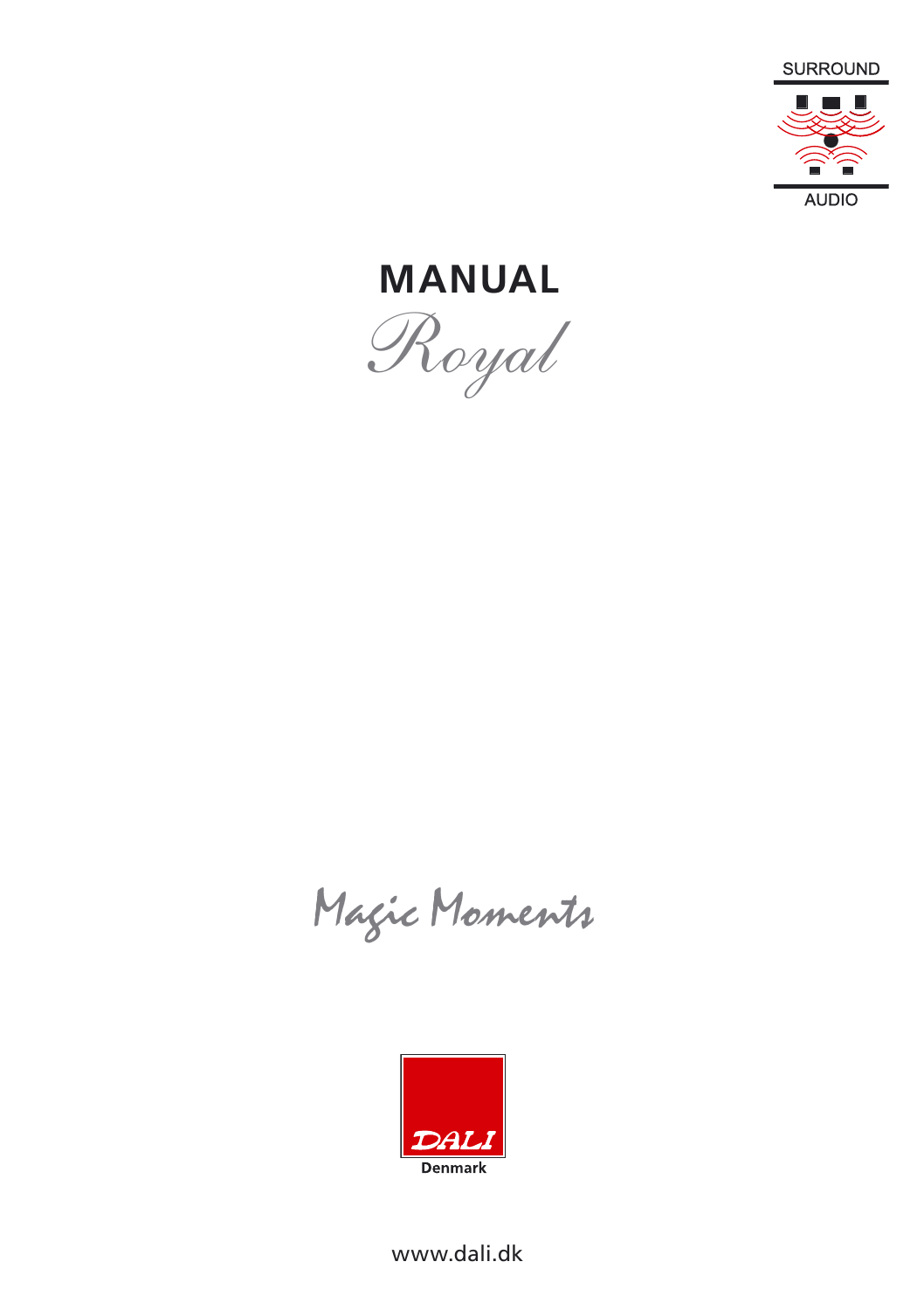

### $\boldsymbol{\mathcal{D}}$ anish  $\boldsymbol{\mathcal{A}}$ udiophile  $\boldsymbol{\mathcal{L}}$ oudspeaker  $\boldsymbol{\mathcal{I}}$ ndustries  $\mathbf{u}$ unique speakers and cables, all constructed and build for uncompro-Denmark is fully equipped with facilities for development and pro-

DALI is renowned among music lovers throughout the world for its unique speakers and cables, all constructed and build for uncompromising design and sound requirements. Our ultra-modern factory in<br>Denmark is fully equipped with facilities for development and pro-<br>duction of quality speakers. Denmark is fully equipped with facilities for development and pro-The result is continuous development and optimisation of new and optimisation of  $\alpha$ existing models.

Dali's principal competence is development and optimisation of known and new technology in the field of audio and acoustics. The result is continuous development and optimisation of new and  $y^2$  existing models.

We always keep our goal firmly in view for each and every DALI speaker: To recreate sound experiences in your home that will carry .<br>you away, making you forget time and place...

It is important to us that your new DALI speakers be set up and connected optimally. This manual contains our recommendations for setup, connection and maintenance.

## Enjoy!



**DAILA/S**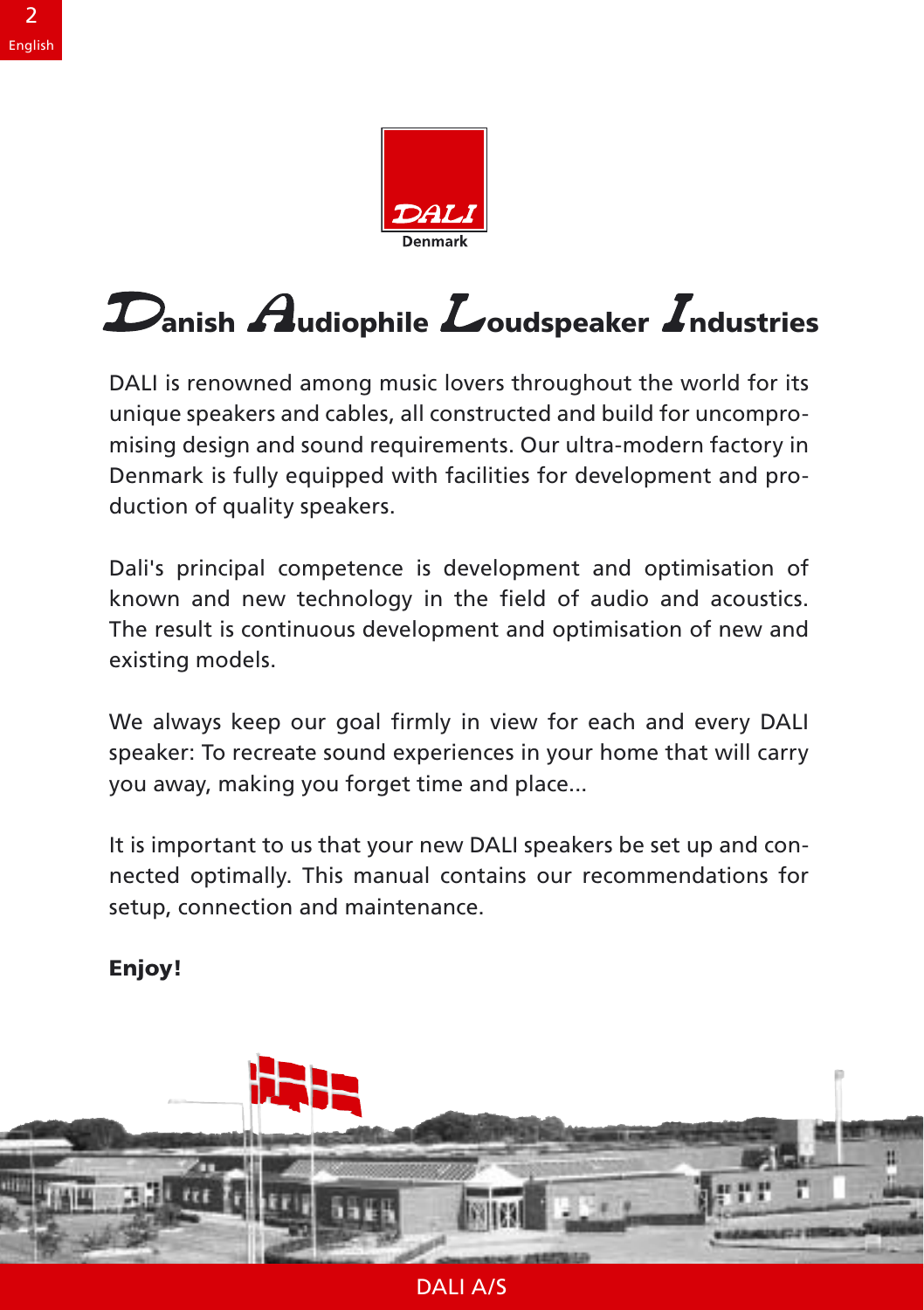# <u>Manual</u>

Congratulations on the purchase of your new DALI Piano speakers. This manual contains information on setup and maintenance of DALI Royal  $\mathcal{L}$ 

Congratulations on the purchase of your new DALI Piano speakers. This

#### tial period. Unlike other mechanical systems, a DALI speaker of wearen wearen wearen wearen wearen wearen wear can look forward to a gradual improvement in sound quality over the ini-

Like any other mechanical system, a speaker needs to be "run in", so you can look forward to a gradual improvement in sound quality over the initial period. Unlike other mechanical systems, a DALI speaker does not wear out - in fact, regular use will extend its lifetime.

# **Connection**

The connection to your amplifier is extremely important for your sound experience. Always use cables of the same type and length for left and right speak-

**Always turn off your amplifier before connecting any cables or altering any connections.** ers. We recommend using speaker cables from DALI, available from your Aivvay:

aker cables from DALI, available from your nection in the correct phase, i.e. the red dealer.



Fig. 1. Stereo connection

 $\Box$   $\Box$   $\Box$   $\Box$   $\Box$  amplifier should be connected to the black nection in the correct phase, i.e. the red  $terminal$  (+) on the amplifier should be connected to the red terminal  $(+)$  on the A detail that is often overlooked is conspeaker, and the black terminal (-) on the terminal (-) on the speaker. (Fig. 1)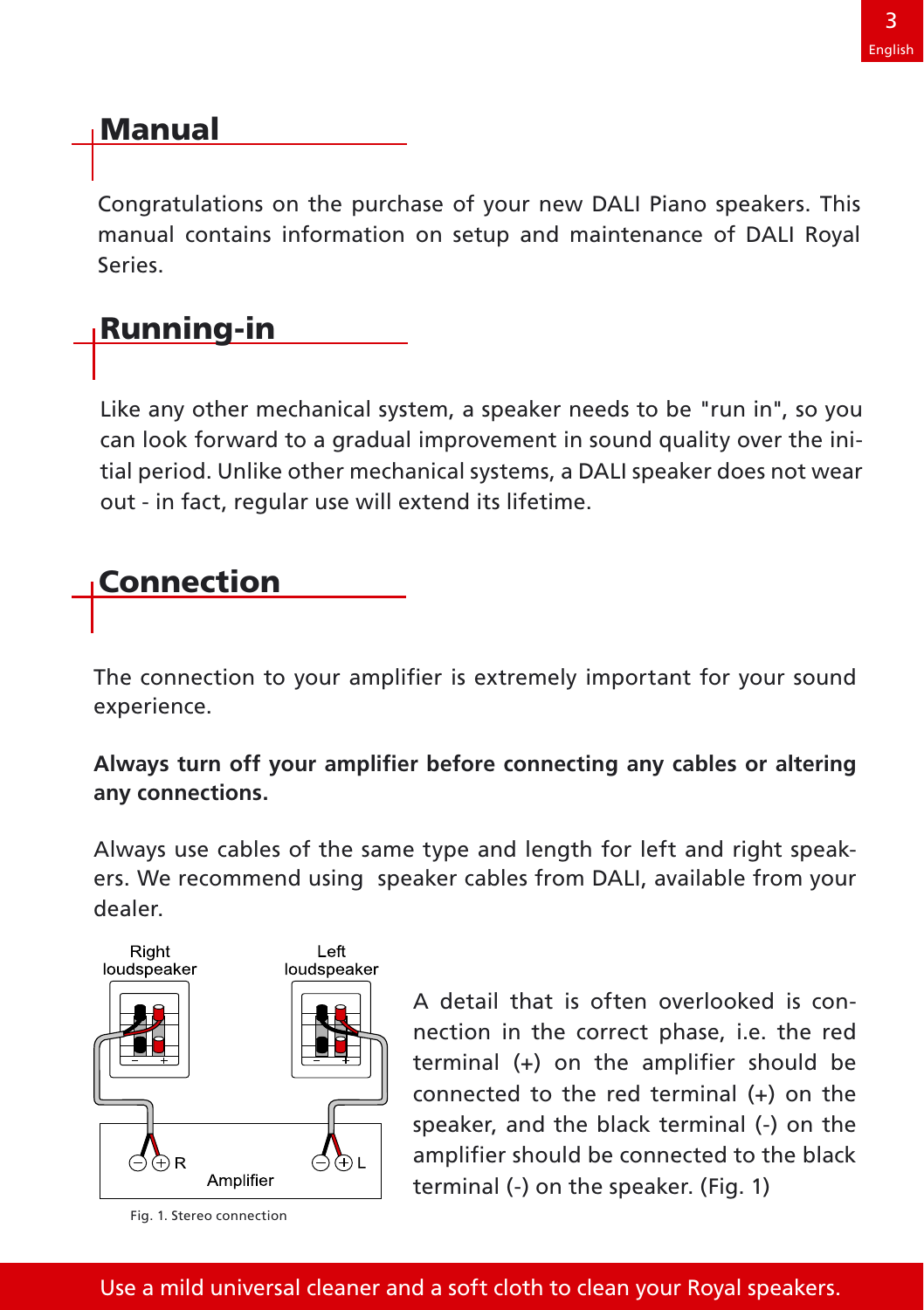For the perfect sound experience, the right speaker must be connected to the output terminal marked "R" or "Right" on your amplifier and the left speaker to the terminal marked "L" or "Left". If just one speaker in a stereo or surround sound system is not connected in phase, the bass will be weak and the overall sound will be diffuse

The same guidelines apply irrespective of the number of speakers in your amplifier output terminal marked "R" or "Right", and any to the left must be connected to "L" or "Left". Surround sound amplifiers have similar sound system: speakers positioned to the right must be connected to the "Rear". (Fig. 3) For further information, please refer to the manual. output terminals to stereo speakers, usually labelled "Front", "Centre" and

You must ensure that the cable ends are firmly pushed into the terminals. and that there are no loose wires, which could cause a short circuit and damage the amplifier. (Fig. 2)



When Bi-amping or Bi-wiring is not in use, the two metal connectors between the double terminals must be in place and securely tightened. Find more information about Bi-amping and Bi-wiring at  $\mathbf{F}$  is the same connection  $\mathbf{F}$ page 5. as putting cheap tyres on a thoroughbred racing car. Using cables

Using inferior cables for your new DALI speakers is just the same as putting cheap tyres on a thoroughbred racing car. Using cables from DALI, which have been specially designed, will ensure a perfect sound experience every time.



## Always switch off your amplifier before adjusting any of the cables!

 $A$  your amplifier before adjusting any of the cables  $\mathbb{R}^n$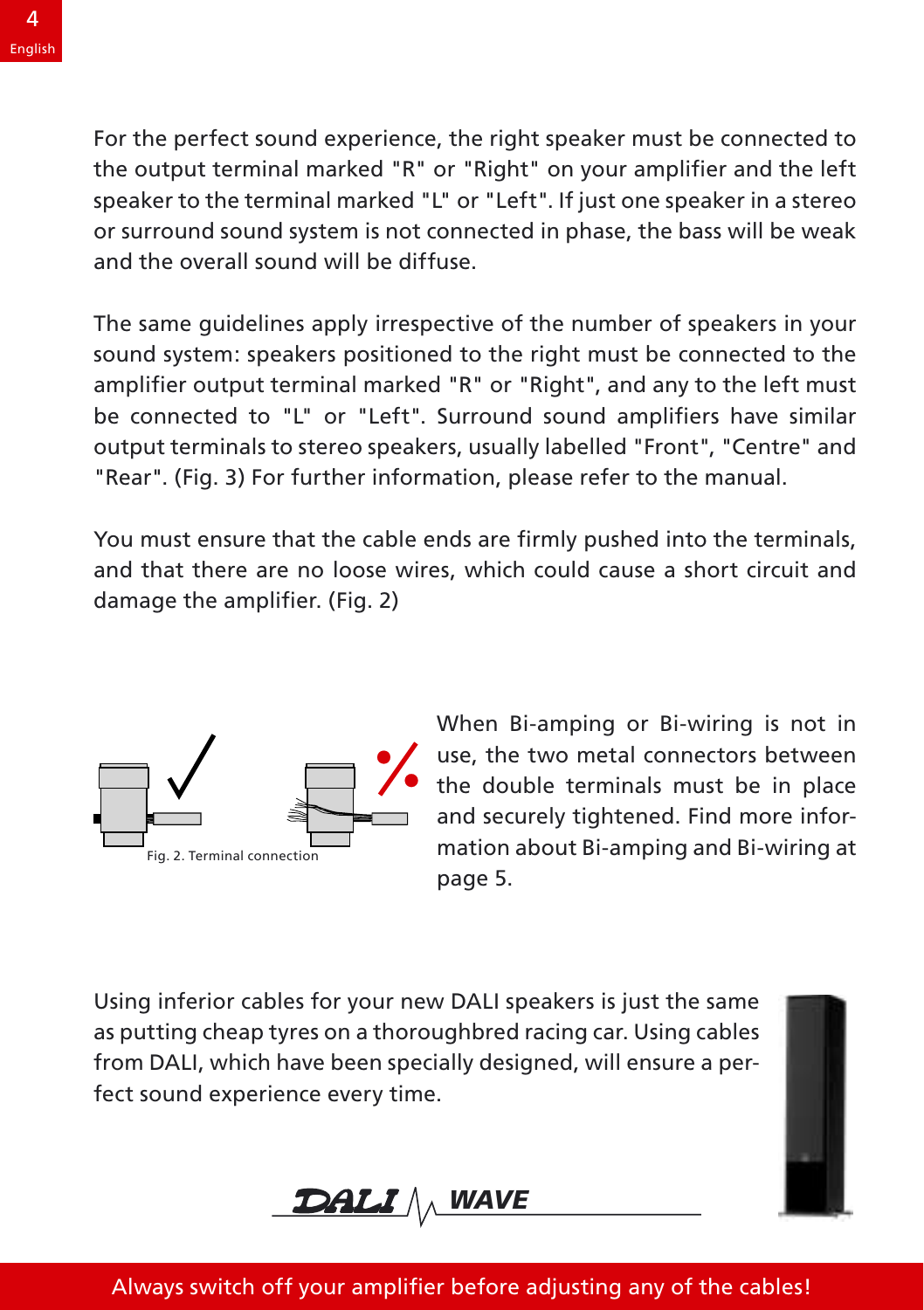# <u>Bi-wiring and Bi-am</u>ping provides even greater opening provides even greater opening provides even greater openi

highly recommended. Bi-wiring provides greater openness in the sound image and reduces distortion. Bi-amping provides even greater openness in the sound image and adds to increased dynamism. frequency section of the crossover network, and

 $B_{\rm eff}$  improves the sound quality significantly significantly and is sound  $\sim$ 

#### **Bi-wiring** bass section of the crossover network. When

The top terminal pair are connected to the high frequency section of the crossover network, and the bottom terminal pair are connected to the bass section of the crossover network. When employing bi-wiring or bi-amping, the metal links between the terminals should be removed.

In the case of bi-wiring, the speaker cable is connected via a terminal pair on each speaker to the respective output terminals on the amplifier -In the case of bi-wiring, the speaker cable is conmortod via a torminal pair on oa respective output terminals on the amplifier minal pair is connected to the same output terminals on the amplifier (Fig. 3) ers. One amplifier supplies the speakers with the speakers with the speakers with the speakers with the speakers with the speakers with the speakers with the speakers with the speakers with the speakers with the speakers w



#### $\mathsf B$ i-amping for the signal for the signal for the  $\mathsf B$ crossover network, and the other amplifier sup-

channel on the same amplifier. The same princi-We recommend using **identical** stereo amplifiers. One amplifier supplies the speakers with the signal for the high frequency section of the We recommend using **identical** stereo amplifiers. One amplifier supplies the speakers with the signal for the high frequency section of the crossover network, and the other amplifier supplies the best section. The left spe .<br>minals (the bottom ones) should be connected to the left channel on one of the amplifiers, and crossover network, and the other amplifier sup-<br>plies the bass section. The left speaker's bass ter-<br>minals (the bottom ones) should be connected<br>to the left channel on one of the amplifiers, and the right speaker's bass terminals to the right plies the bass section. The left speaker's bass terple should be followed for connecting the high frequency terminals of the speakers.

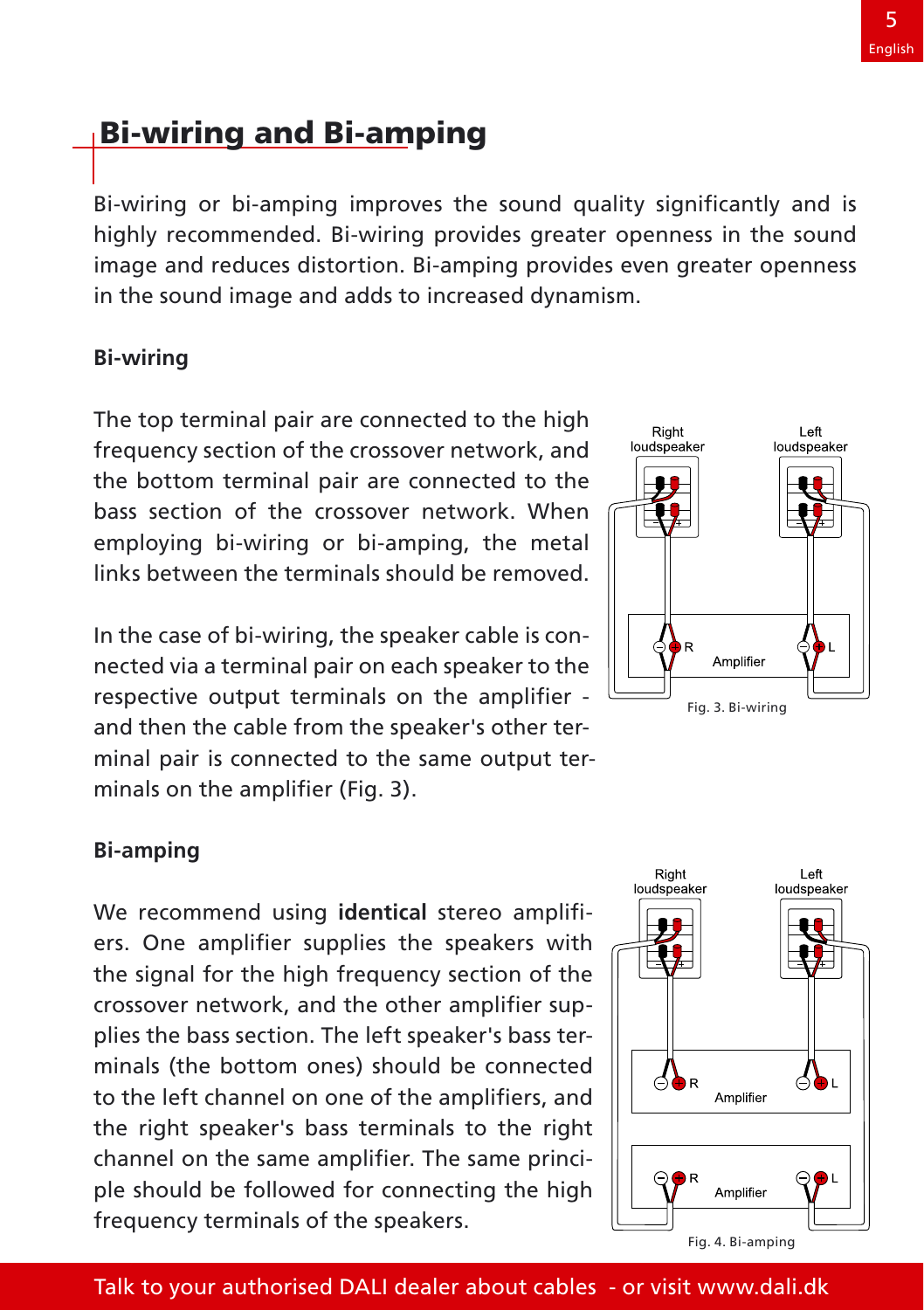#### to your listening position in and adjusting the surround sound sound amplifier, if  $P$  or  $\mathcal{P}$ applicable. It is worth spending a little time experimenting, as the correct spending, as the correct spending,

setup and tuning and tuning and the<br>Once you have connected up your new Royal speakers, you need to begin to your intermity position - and adjusting the surround sound amplifier, if applicable. It is worth speriumy a little time experimenting, as the correct Once you have connected up you  $\alpha$  some usefur pieces of advice.

 $t_{\rm eff}$  the distance from your listening position to the speakers (Fig. 5). If  $y_{\rm eff}$ Avoid placing objects between the speakers and your iistening position, as obstructions can cause incorrect tonal balance.

to the distance from your listening position to the speakers (Fig. 5). If you have surround sound, the distance between all the speakers should be symmetrically identical (Fig. 8)







Fig. 5. Stereo positioning ersemble and speakers the front speakers the front speakers the front speakers are v

DALI Royal has been designed using the Linear Directivity principle, which means that the tonal balance will be perfect, even if your listening position is not quite central. So, it is not necessary to angle the front speakers towards your listening position, unless the front speakers are very far move the speaker and speaker and the speaker and the speaker and the speaker and the speaker and the speaker a<br>The speaker and the speaker and the speaker and the speaker and the speaker and the speaker and the speaker and apart.

ing close to the TV screen. Should the screen display colour irregularities, move the speaker a few centimetres away. The Royal Vocal central speaker has been specially designed for position-

DALI Royal Tower is designed as a floor-standing speaker, and comes with its own base



## Royal Tower must be mounted on the accompanying base.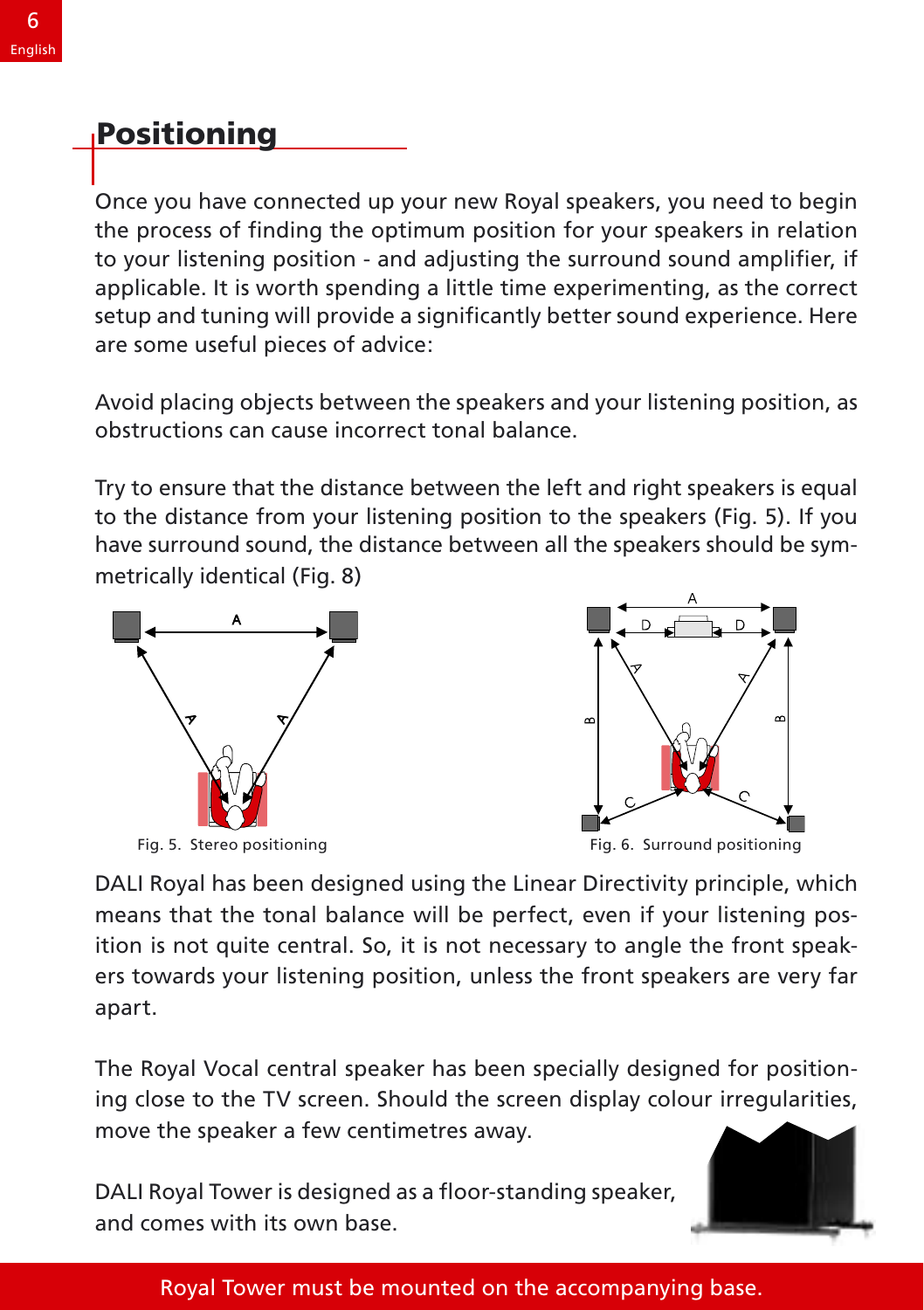DALI Royal Scepter and Menuet are designed for positioning on a stand or shelf. If you position the speakers on a shelf or against a wall, it is importhat sufficient room is allowed for air expelled from the bass ck of the casing. Please avoid positioning the speakers on a tightly-packed shelf or right up close against a wall (Fig. 7).



Both Royal Scepter and Menuet provide the best sound experience when positioned at eye level - so that you can just see over the speaker from your listening position. Should that not be possible, however, it is a good idea to tilt the ers are positioned very high - e.g. on top of a high shelf speakers slightly, either upwards or downwards, depending  $\left\| \cdot \right\|$   $\left\| \cdot \right\|$  the bottom. Alternatively, the speakers can be laid on their on whether their position is too high or too low. If the speak- $\sqrt{\frac{1}{\pi}}$  side with the treble closest to the listening position. they should be turned upside down so that the treble is at

recommend following the guidelines set out above.Fig. 7. Positioning against wall

No matter how or where they are positioned, your DALI speakers will give you an extraordinary listening experience, but for critical listening we recommentation own by the guidelines set out above.

# the listening room accommodates the sound and the sound and the sound and the sound and the

**The listening room**<br>Every room has its own distinctive acoustics, which influence the way we experience the sound from a speaker. In actual fact, it's a matter of how ence the acoustics of your listening room in various ways. the room accommodates the sound and then dampens it. You can influitems such as curtains and carpets can help. If the room has large window

ence the acoustics of your listening room in various ways.

Some of the sound you hear comes not from the actual speakers but from reflections from floor, ceiling and walls. These reflections are dampened by objects such as furniture, plants and carpets. If the sound is bright, soft Rems such as curtains and carpets can neip. If the room has large window faces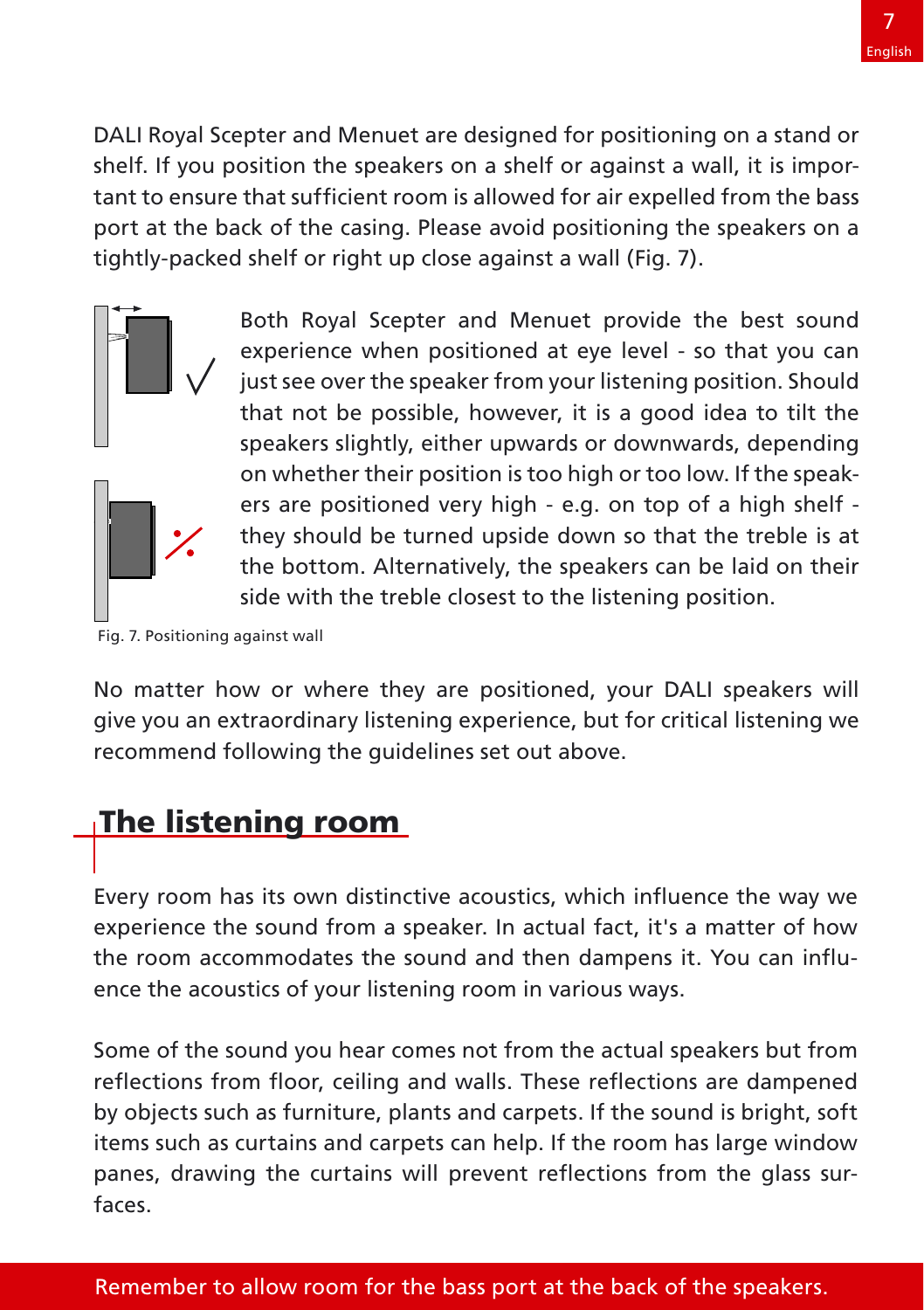Both the amount and quality of the deep bass depend on the size and shape of the room, and the position of the speakers. If positioned near a side or back wall, this will accentuate the bass. A corner location will accentuate it even more, but will also increase the reflections. The decision is yours, so experiment with different positions to find which provides the spatial perspective of the sound image. Try places of the sound image. The sound image of the sound the sound the sound the sound the sound the sound the sound the sound the sound the sound the sound the sound the sound th

spatial perspective of the sound image. Try placing a tapestry behind the As a general guide, avoid large, hard reflective surfaces immediately<br>around the speakers, as these will act like an eccho effect and weaken the<br>spatial perspective of the sound image. Try placing a tapestry behind the<br>spa As a general quide, avoid large, hard reflective surfaces immediately prising how much this can affect the precision of the sound image. speakers, laying a rug in front or placing a large plant at the side - it's sur-

Once you are happy with the positioning of your speakers, it is important to ensure that they are completely stable. For floor models it is essential that you use the accompanying base.

#### Power and acoustic pressure <u>defined and accusin</u>ctivity in comparing different speakers. The use in contract speakers in contract speakers.

How loud a speaker is able to play and still sound good is completely dependent on the signal it has to reproduce. So, in practice, you cannot inteed in the signal from a distortion and the signal distortional distortion of the signal distortion and distortional distortional distortional distortion and distortional distortional distortion of the signal distortion high-frequency information than an undistorted signal, and therefore puts

Obviously, lots of pure, undistorted output from a large amplifier is better than a distorted signal from a small amplifier stretched beyond its capacity. The signal from a distorting (clipping) amplifier contains much more high-frequency information than an undistorted signal, and therefore puts a heavy strain on the treble unit. Consequently, speak-ers are most often damaged by small amplifiers having to work too hard - and very rarely by large amplifiers, which are practically running idle.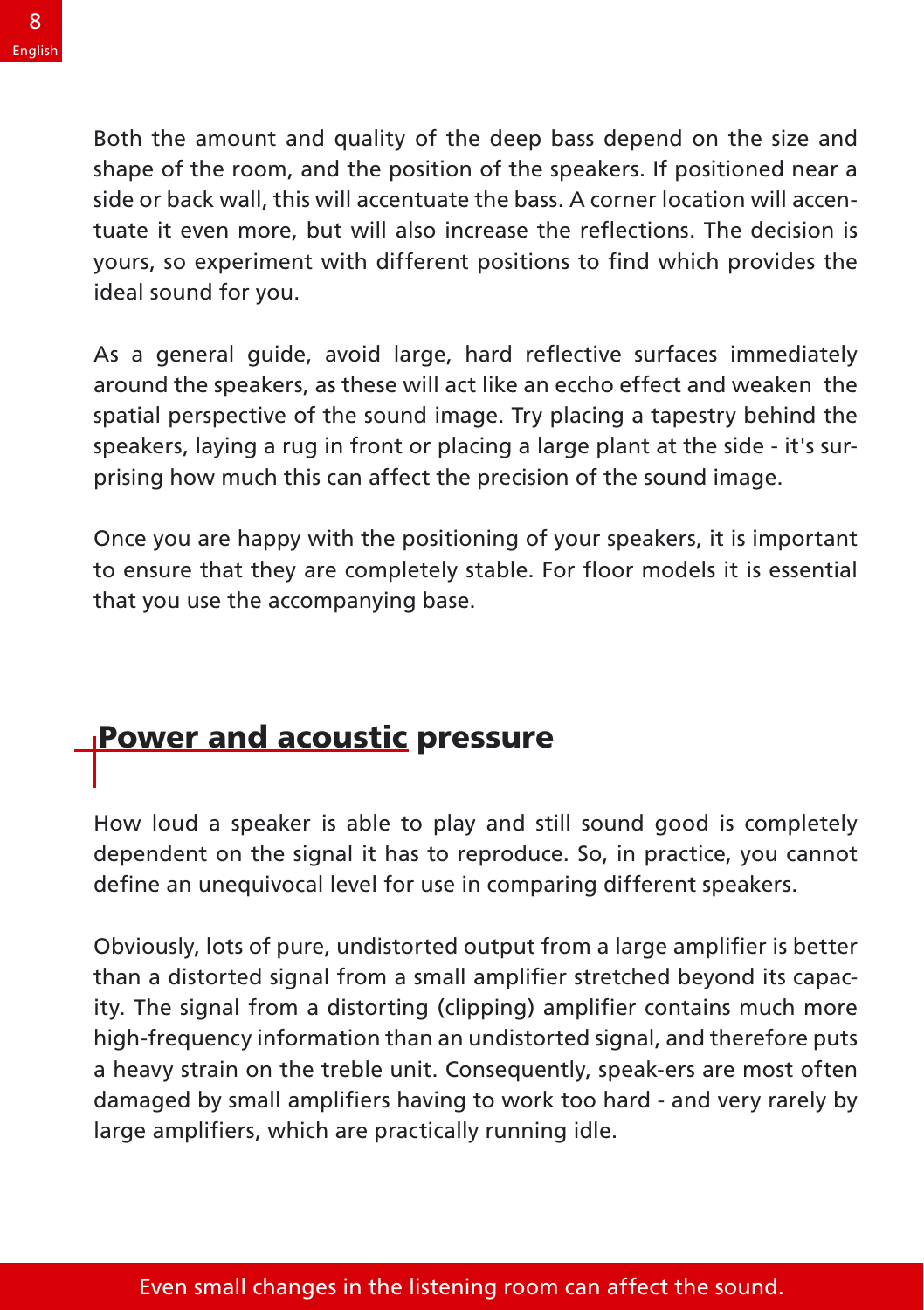It is worth noting that when the tone controls are turned above the neutral setting this significantly burdens both speakers and amplifier. On a good sound system tone controls should only be used to compensate for poor recordings and not to permanently compensate for weaknesses elsewhere in the system. So. DALI recommends that the tone controls generally be set to the neutral position, and -<br>you achieve your desired sound image through correct positioning of the speakers.

Ensuring that you keep the volume low enough so the sound remains clear and undistorted will minimise the strain on both speakers and amplifier.

## <u>The DALI Royal fam</u>ily The DALI Royal family<br>
DALI's Bayal family consists of Menuet, Scepter,  $\tau_{\text{ho}}$   $\sim$   $\mu$   $\tau_{\text{o}}$   $\sim$   $\mu$  $\frac{1}{100}$  speaker. As the colours, the colours, the speaker.

DALI's Royal family consists of Menuet, Scepter, the floor-standing Tower and the Vocal central speaker. As well as the classic colours, the speakers are also available in glossy white, black<br>blue.<br>Ask your dealer about DALI's wide selection of speakers and access in a speakers are also also and a cable of the cables.

ers are also available in glossy white, black or

Ask your dealer about DALI's wide selection of speakers and accessories, including cables.

Remember that the tone controller is only intended for minor adjustments.